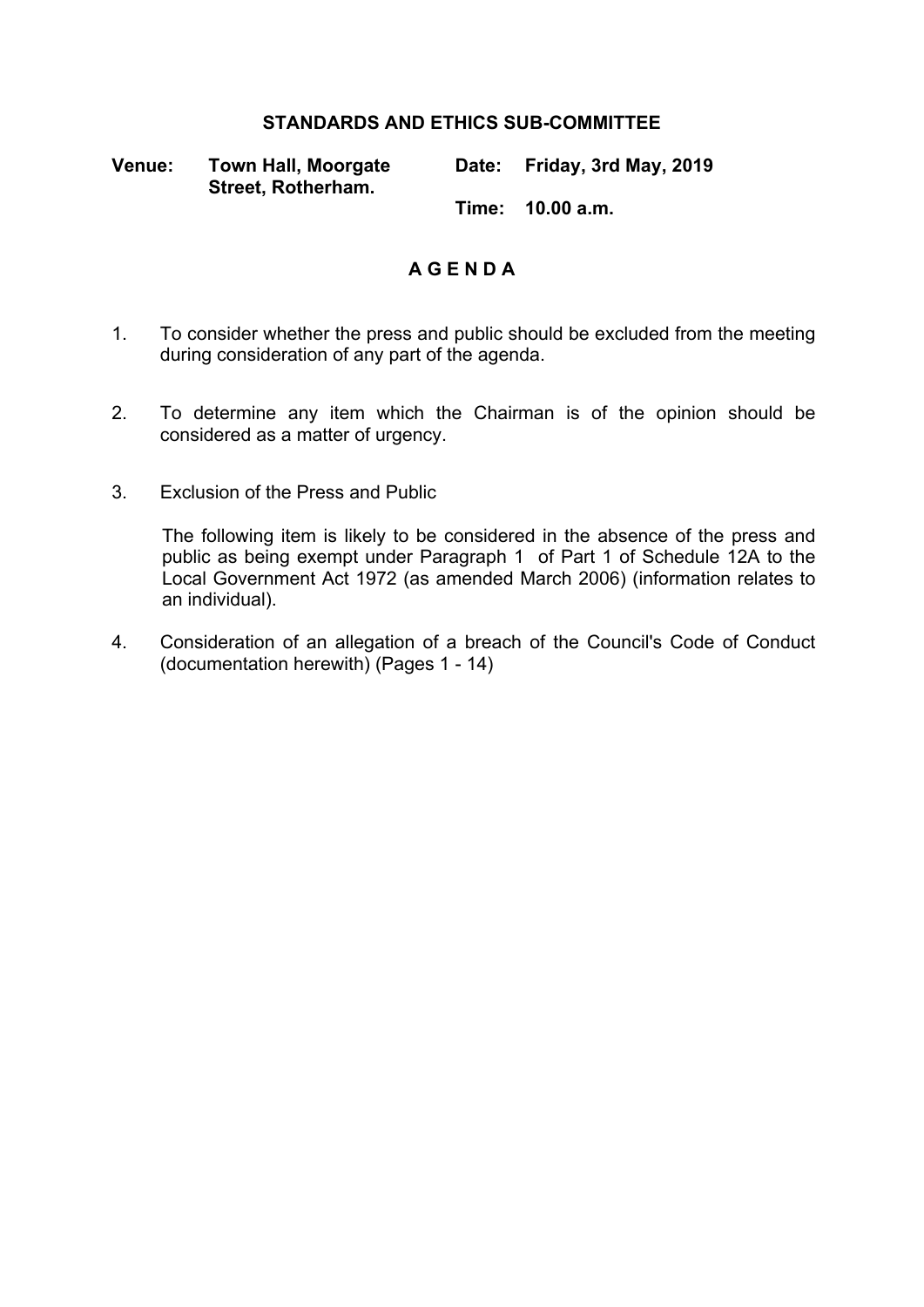By virtue of paragraph(s) 1 of Part 1 of Schedule 12A<br>
of the Local Government Act 1972.<br>
Document is Restricted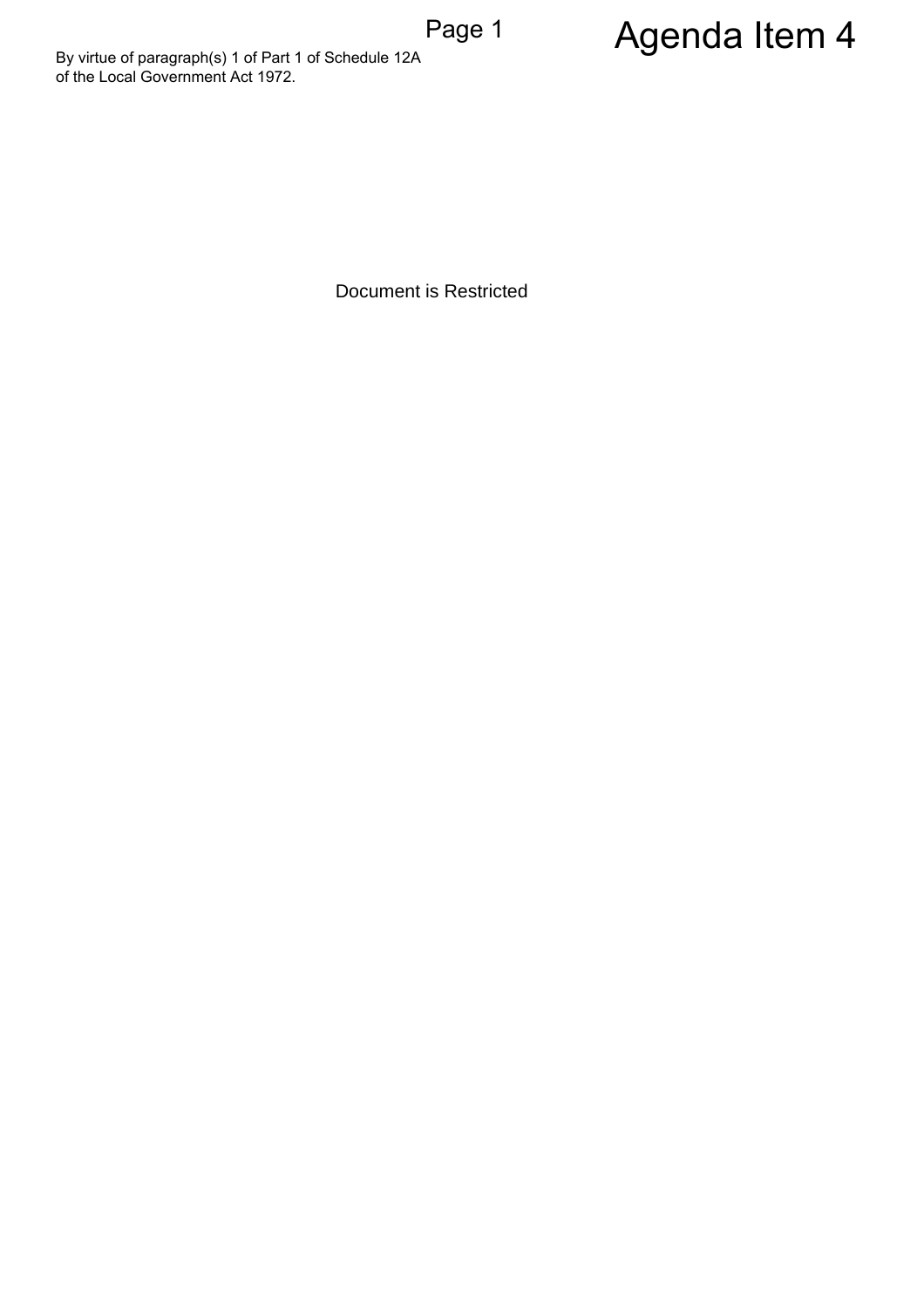Document is Restricted Page 6 By virtue of paragraph(s) 1 of Part 1 of Schedule 12A<br>
of the Local Government Act 1972.<br>
Document is Restricted